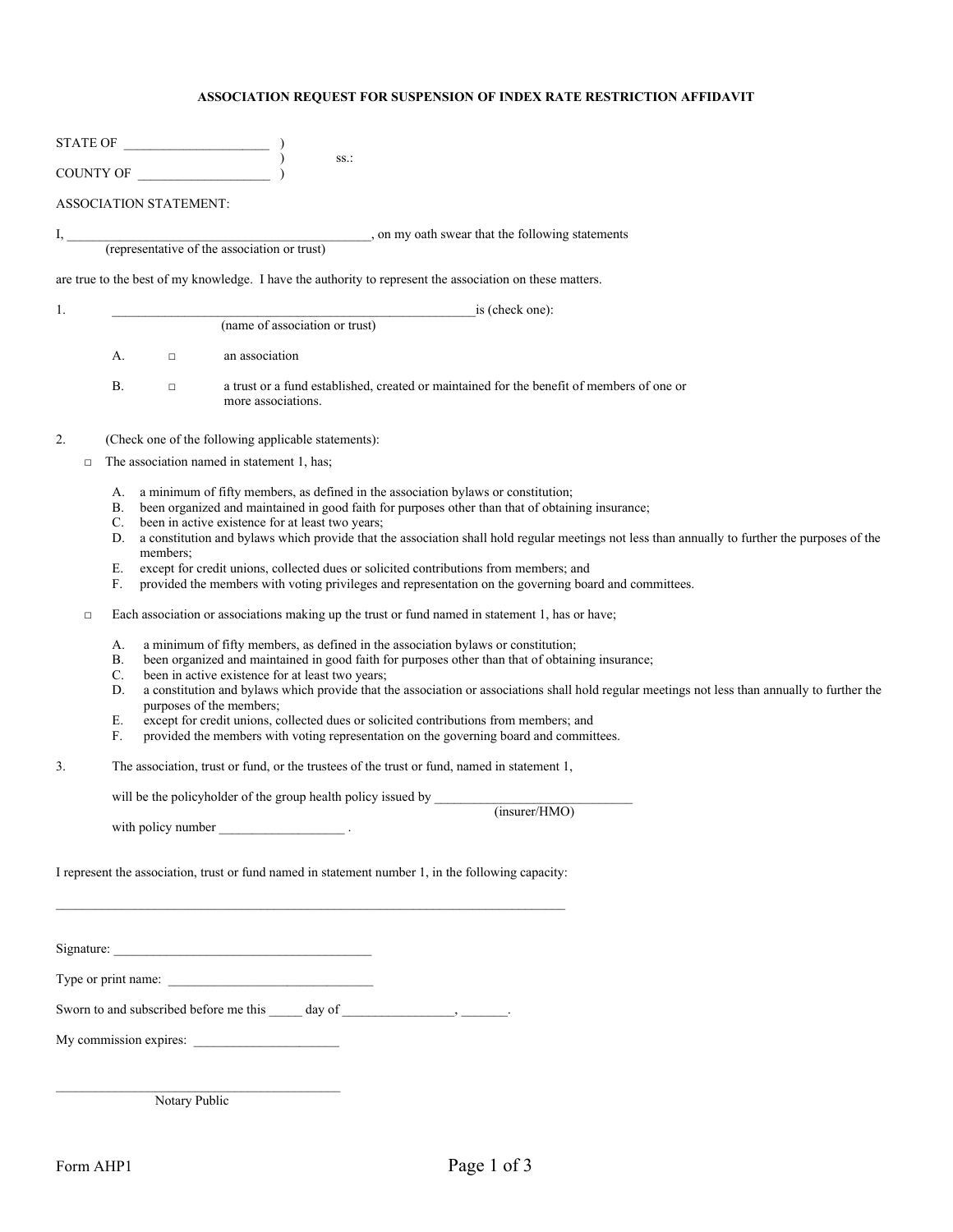## **PRODUCER REQUEST FOR SUSPENSION OF INDEX RATE RESTRICTION AFFIDAVIT**

| <b>STATE OF</b>  |  |
|------------------|--|
|                  |  |
| <b>COUNTY OF</b> |  |

(producer of records)

AGENTS STATEMENT:

I, \_\_\_\_\_\_\_\_\_\_\_\_\_\_\_\_\_\_\_\_\_\_\_\_\_\_\_\_\_\_\_\_\_\_\_\_\_\_\_\_, on my oath swear that the following statements are true

to the best of my knowledge:

I have advised and explained to the association, trust or fund and its participating member small employers as defined in §379.930.2 RSMo that by participating in this group health benefit plan, they may be waiving a rating protection found in §379.936.1(1) RSMo afforded in the *Small Employer Health Insurance Availability Act*.

Signature: \_\_\_\_\_\_\_\_\_\_\_\_\_\_\_\_\_\_\_\_\_\_\_\_\_\_\_\_\_\_\_\_\_\_\_\_\_\_\_

Type or print name: \_\_\_\_\_\_\_\_\_\_\_\_\_\_\_\_\_\_\_\_\_\_\_\_\_\_\_\_\_\_\_

Sworn to and subscribed before me this \_\_\_\_\_ day of \_\_\_\_\_\_\_\_\_\_\_\_\_\_, \_\_\_\_\_\_\_.

My commission expires: \_\_\_\_\_\_\_\_\_\_\_\_\_\_\_\_\_\_\_\_\_\_

Notary Public